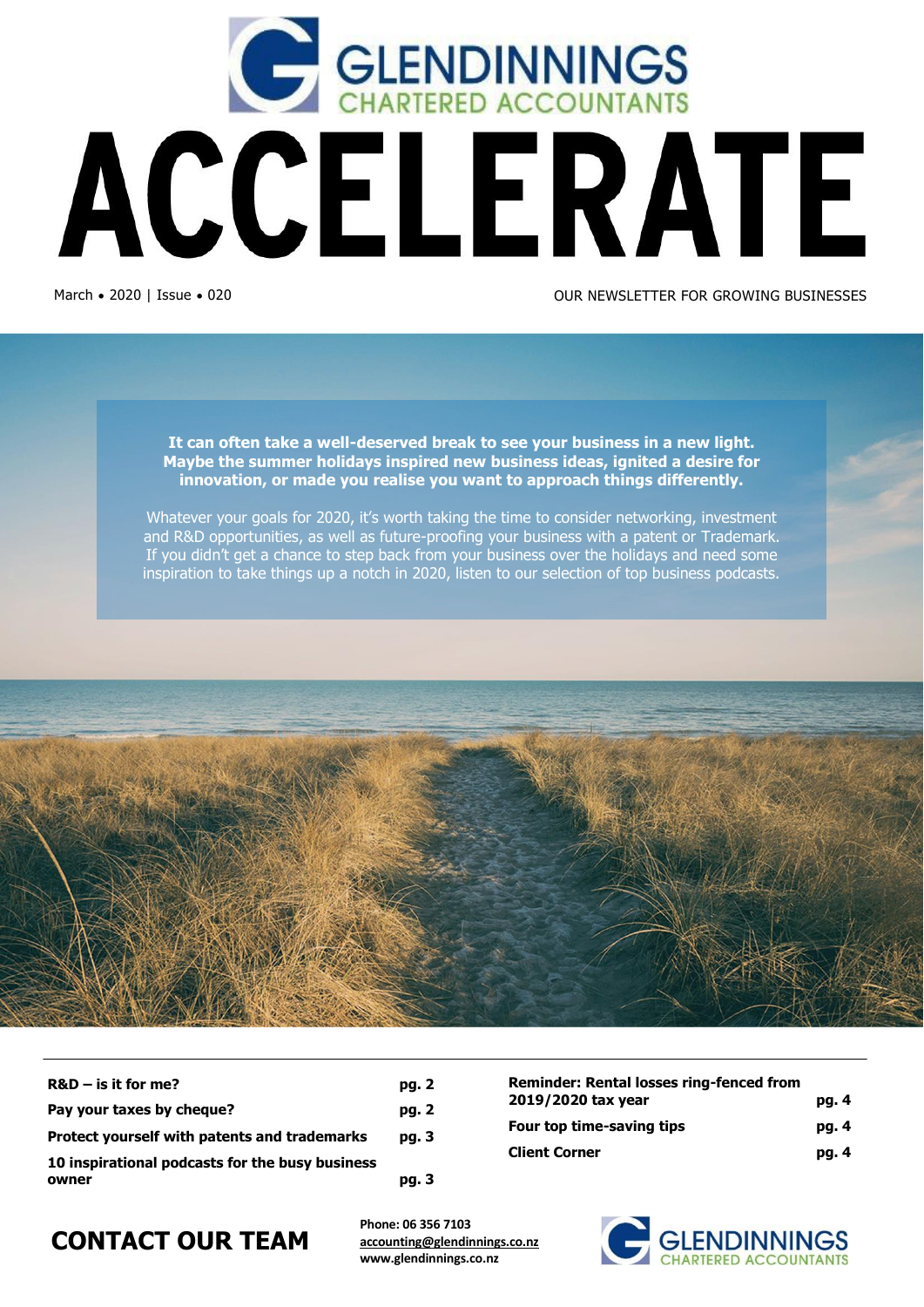

# **R&D - is it for me?**

Are you looking to take your business to the next level?

Introduce new revenue streams?

Dig deeper into the science or technology behind what you do?

Innovation can be a hard road but with the right people and financial backing, it can be a game-changer. Right now, there are tax credits, funding programmes and other resources available that are specifically designed for Kiwi businesses aiming to increase their R&D activity in New Zealand.

#### **Where to first?**

Whether you're exploring a bright idea or increasing your R&D investment, talk to Callaghan Innovation. New Zealand's innovation agency connects people, opportunities and networks. They also provide R&D funding support for businesses with grants such as:

- Getting Started Grants best suited to businesses new to R&D. Eligible businesses receive 40% of R&D project costs, up to \$5,000, as a one-off payment on completion of the project.
- Project Grants for businesses who are new to, or trying to expand their R&D. Eligible businesses receive up to 40% of R&D project costs; reducing for large projects, or when the business has had multiple grants. Grants are paid in arrears (monthly or quarterly).
- Student Grants for businesses wanting to increase their R&D capability, and students wanting to develop their skills in a commercial R&D environment.

Discover how Callaghan Innovation has helped other Kiwi businesses grow at: [www.callaghaninnovation.govt.nz](http://www.callaghaninnovation.govt.nz/)

#### **Connect for success**

Got the brainchild but no funding? You need an investor. Here are three ways to tap into people interested in helping Kiwi businesses thrive.

- 1. Scale-Up New Zealand is a free online platform that provides information about Kiwi start-ups, investors, hubs, and multinationals, and also helps businesses connect with potential partners and investors.
- 2. Angel Association New Zealand champions early stage business investment. It has a network of regional groups and funds throughout New Zealand, runs regular events, and offers practical resources such as shareholder agreement templates and due diligence checklists.
- 3. The New Zealand Investment Network connects Kiwi entrepreneurs with local and international angel investors.

Already invest in R&D? You might be eligible for a 15% tax credit from the 2019/20 income year. Before you can submit a supplementary return to obtain a tax credit, you'll need to enrol through myIR. The rules are complex, so please give us a call if you need our assistance.

### **Pay your taxes by cheque?**

Five new ways to do it.

If you normally write a cheque to pay for your taxes, it's time to decide how you will pay in the future. As of 1 March 2020, the IRD will no longer be accepting cheques. By the end of the last financial year (June 2019), only around 5% of payments received by IRD were by cheque, so they made the call to phase them out.

Here are five faster, cheaper and safer ways to pay your taxes:

- Pay securely by direct debit using a debit card or credit card through myIR. Login and register at [www.ird.govt.nz](http://www.ird.govt.nz/)
- Make payments using online banking contact your bank to find out how
- Use credit or debit cards to make online payments at [ird.govt.nz/pay](http://www.ird.govt.nz/pay)
- Visit Westpac and pay your taxes in person by EFTPOS or cash
- If you're overseas, pay using a money transfer service. Search "make a payment" at [ird.govt.nz](http://www.ird.govt.nz/)

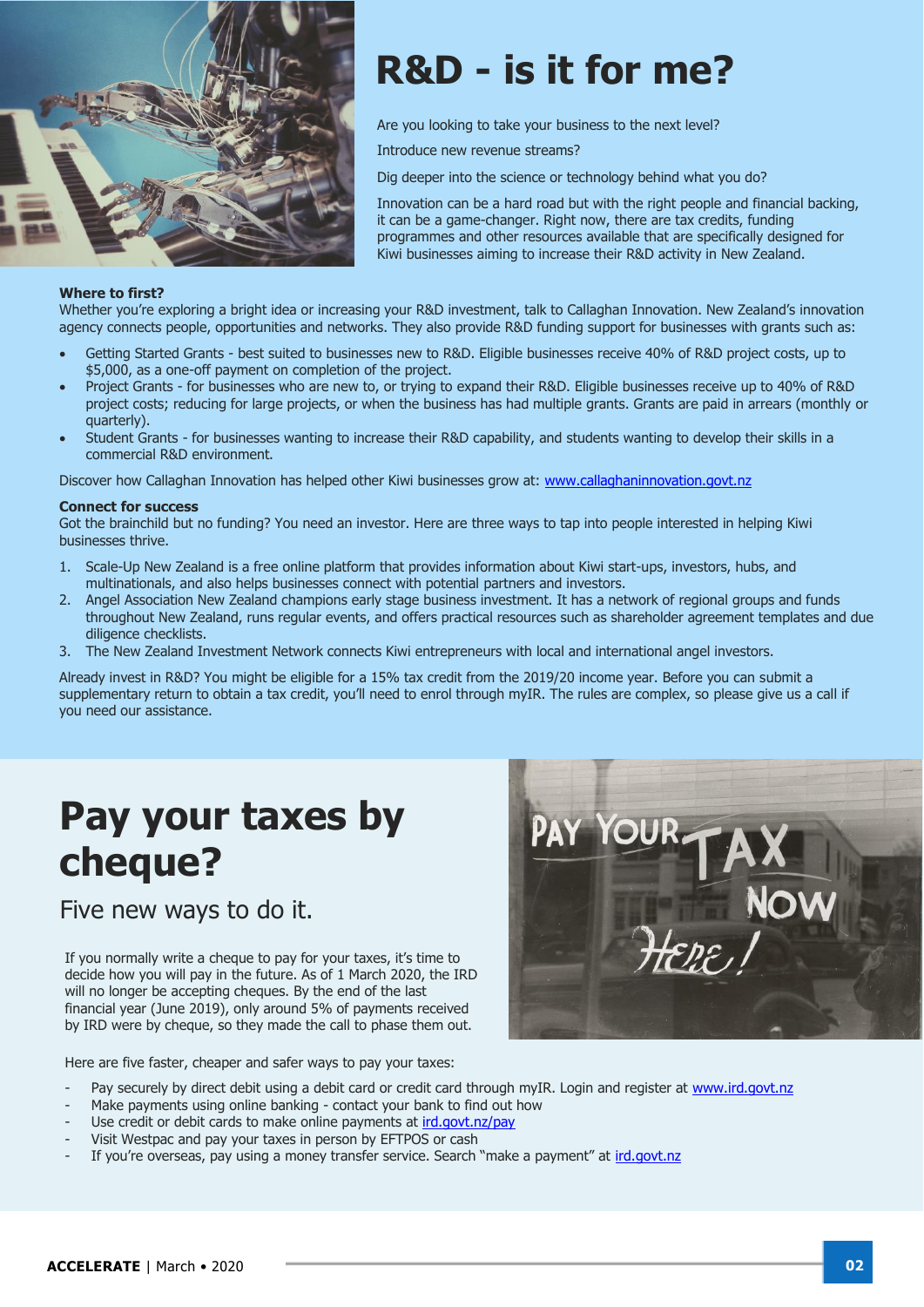## **Protect yourself with patents and Trademarks**

If you've got a new invention, are launching a brand or marketing a new stream of business, it's important to consider whether you need a patent or Trademark. Both take at least six months to process in New Zealand, so the sooner you do your homework, the better.

- A patent is granted for an invention. It can be a new product or process, the material it is made from, or how something is made.
- A Trademark protects your name, logo or brand. It can be a word, phrase, number, symbol, logo, colour, label, shape, or even a sound or smell, provided the mark can be represented graphically.

#### **What are the benefits of a patent?**

- It gives you a legal right to stop others from making, using, or selling something you have invented.
- Your invention is protected in New Zealand for up to 20 years.

\*\* Applying for a patent? Be careful about revealing details of your invention to other people before you have filed your application: doing this may cause your application to be declined.

#### **What are the benefits of a Trademark?**

- Trademark registration is the easiest and most effective way to stop others from using your Trademark (or one similar to it).
- Details of Trademark registrations are publicly available on a searchable database so competitors considering adopting a mark like yours will be put off.
- You have the exclusive right to use the Trademark throughout New Zealand to promote the goods and/or services it covers for up to 10 years.
- You can use the ® symbol with the Trademark.
- You can sell or assign the Trademark to another person or business, or license its use to other parties.
- It enhances the value of your business, ie: if you plan on selling your business, buyers will be interested in your IP assets.
- \*\* Before you do anything, check to see if a Trademark or logo like yours is already on the NZ Register, at [www.iponz.govt.nz.](http://www.iponz.govt.nz./)

\*\* If you need protection in other countries as well as New Zealand, talk to an IP lawyer. They do extensive searches of brand names across all relevant categories, advise on similar companies and can tell you whether your application is likely to be accepted.

## **10 inspirational podcasts for the busy business owner**

Spend a bit of time commuting or travelling for work? Podcasts are the new radio. Here are 10 free series that will educate and entertain whether you're going long distance on a sales trip or stuck in city traffic. Find them on the author's website, Spotify or iTunes.

- 1. TED Talks are super popular and there are thousands to choose from. Top picks include Simon Sinek and Brene Brown.
- 2. Lewis Howes School of Greatness: Downloaded over 4 million times a month, hear interviews with world-class game changers in entrepreneurship, health, athletics, mindset, and relationships.
- 3. The Bite-Size BizRoom: 15-minute podcasts with business advice you can easily action to grow your business.
- 4. The Mike Dillard Podcast: Captivating interviews with inspiring leaders to help you fulfill your potential.
- 5. The Happiness Lab: Surprising and inspiring stories based on the latest scientific research that will change the way you think about happiness.
- 6. Building a Storybrand: Donald Miller has helped thousands of businesses grow by getting them to clarify their marketing messages.
- 7. How I Built This: Guy Raz dives into the stories behind some of the world's best-known companies. Hear about innovators, entrepreneurs and idealists — and the movements they built.
- 8. The Mindset Mentor: 10-20 minute podcasts designed to give small business owners a motivational boost.
- 9. Goal Digger: A live workshop-style podcast to help businesspeople redefine success, chase bolder dreams and tackle their biggest goals.
- 10. RISE is a series of bold conversations with business powerhouses and personal development leaders that offers real-life valuable takeaways.

#### patent fees and lower Trademark fees. The fee changes have been set by the Patent Amendment Regulations 2019 and Trademarks Amendment Regulations 2019.

As of 13 February 2020, you'll notice an increase in



## **New fees**